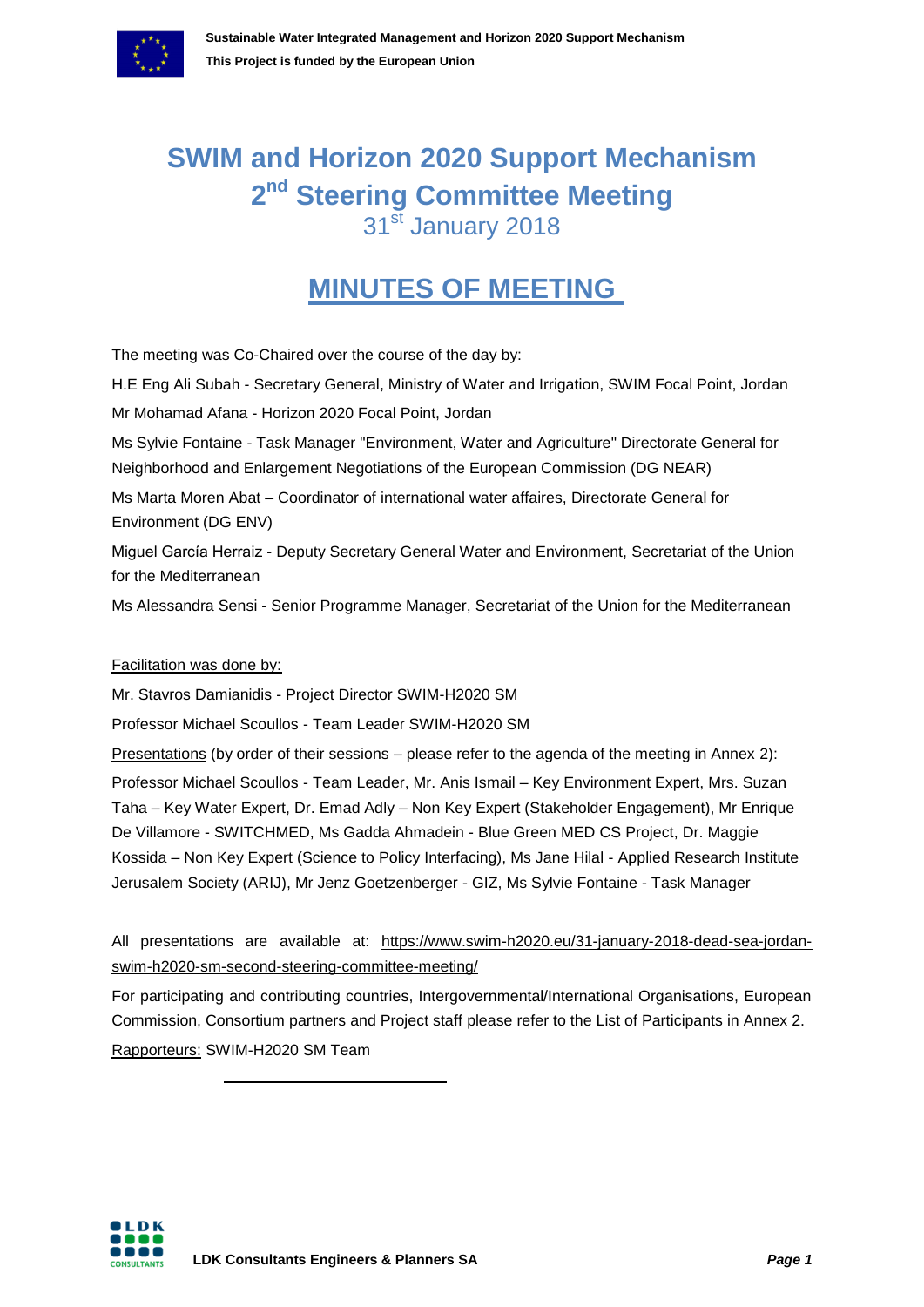

## TABLE OF CONTENTS

| SESSION I: OVERVIEW OF THE SWIM H2020 SM PROJECT SINCE THE LAST STEERING COMMITTEE      |
|-----------------------------------------------------------------------------------------|
| SESSION II: ENVIRONMENT COMPONENT: REGIONAL AND EXPERT FACILITY ACTIVITIES PROGRESS 5   |
| SESSION III: WATER COMPONENT: REGIONAL AND EXPERT FACILITY ACTIVITIES PROGRESS  6       |
| SESSION IV: STAKEHOLDER ENGAGEMENT AND IMPACT OF THE PROJECT'S CAPACITY BUILDING        |
| SESSION V: SYNERGIES WITH INSTITUTIONAL PARTNERS - SUPPORTING THE H2020 INITIATIVE'S CB |
|                                                                                         |
|                                                                                         |
|                                                                                         |
|                                                                                         |
|                                                                                         |

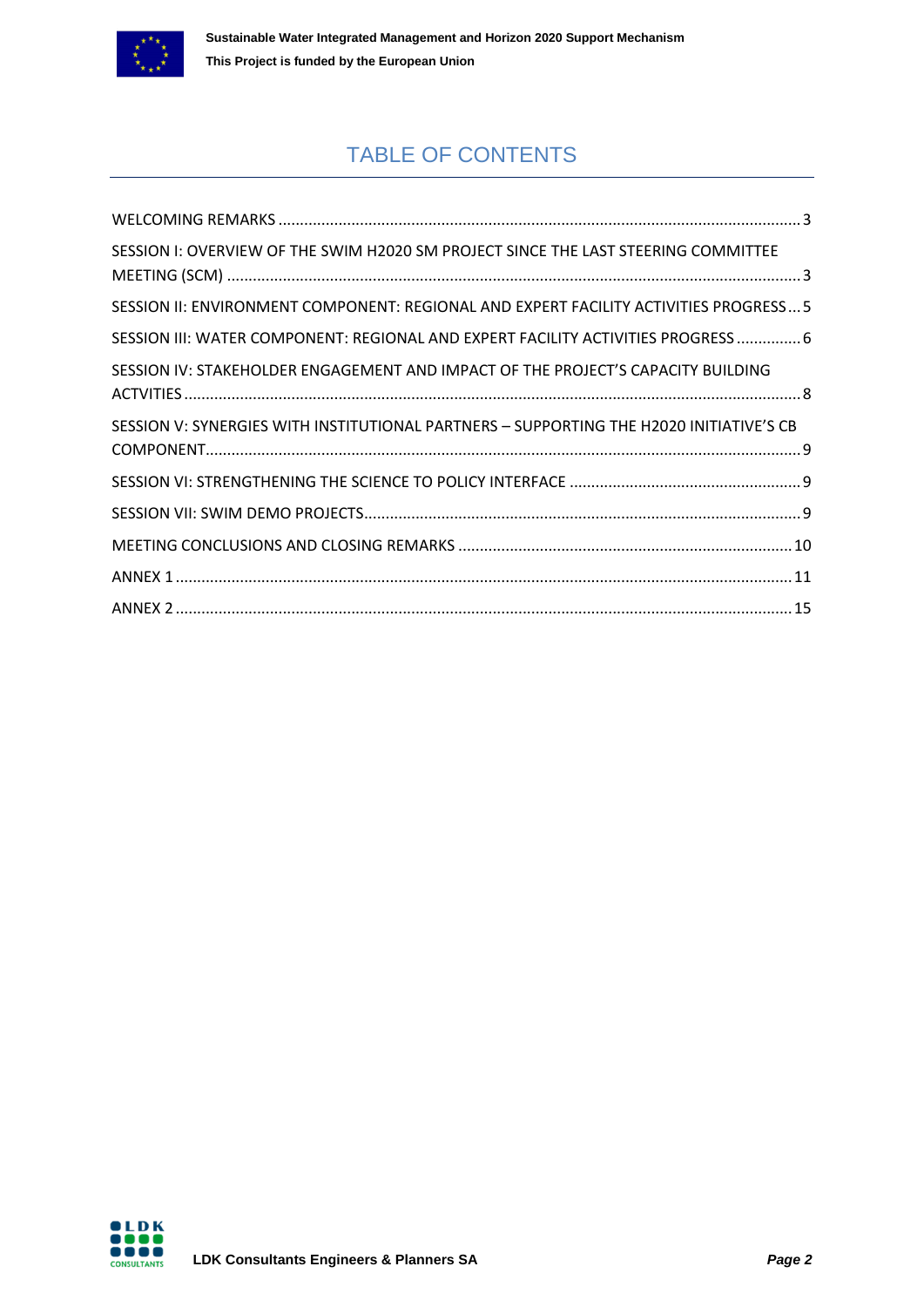

## <span id="page-2-0"></span>**WELCOMING REMARKS**

The Project Director, Mr Stavros Damianidis, welcomed the participants to the meeting and invited them to contribute actively to the discussions. Then he invited the Focal Points and their representatives, International Organisations, Consortium Members, the European Commission's representatives, as well as the project team to present themselves.

H.E. Eng Ali Subah welcomed the participants to the meeting and expressed his content that the meeting is held in Jordan. He referred to the SWIM H2020 SM project as an important project, but expressed his disagreement to the merging of the project's two previous phases and contracts, of SWIW SM and Horizon CB/MEP into one, due to the consequent budget cuts per component. He emphasized on the positive element of the regional events and meetings and mentioned that the DEMO projects should not have been disconnected from the Technical Assistance part of the work. He then stressed that the countries should be more involved in the selection of the Non Key Experts and that there should be more time allocated in the implementation of the activities in the countries, rather than working from a distance.

Ms Sylvie Fontaine then welcomed the participants as well and invited them to reflect and give their feedback on the work that is being carried out in the project and give their suggestions for the future.

## <span id="page-2-1"></span>**SESSION I: OVERVIEW OF THE SWIM H2020 SM PROJECT SINCE THE LAST STEERING COMMITTEE MEETING (SCM)**

Professor Michael Scoullos, the project's Team Leader, gave a presentation on the project's progress at its second year of implementation, which included a brief description of its structure and thematic pillars, its timeline, its implementation mechanism, as well as some factual information on its progress so far in the different project work packages.

He then referred to the opening remarks of H.E Eng Ali Subah, clarifying that the DEMO projects are not part of the SWIM H2020 Support mechanism project, that the mandate of the SWIM H2020 SM is only to disseminate the DEMO results and provide ad hoc assistance.

### **Following that, the counties' representatives thanked the project for its support and put forth the following comments/questions:**

- The first intervention from Lebanon focal point came with comments: a) The capacity building activities are very useful and it is very important for the countries to take follow up actions on the trainings and invest in the lessons learnt from them. b) Are the Best Available Techniques (BAT) and Best Environmental Practices (BEPs) to be developed through the project, based on literature review alone or are they based on practical examples and facts from facilities in the region? c) the DEMO Projects and study tours are very important (Lebanon).
- The project's results dissemination is very valuable. It would be nice if the Western Balkans could benefit more (Bosnia – Herzegovina).
- There has been very good coordination of the SWIM-H2020 SM team, however the limited funding resources have been apparent not allowing for flexibility, and for additional

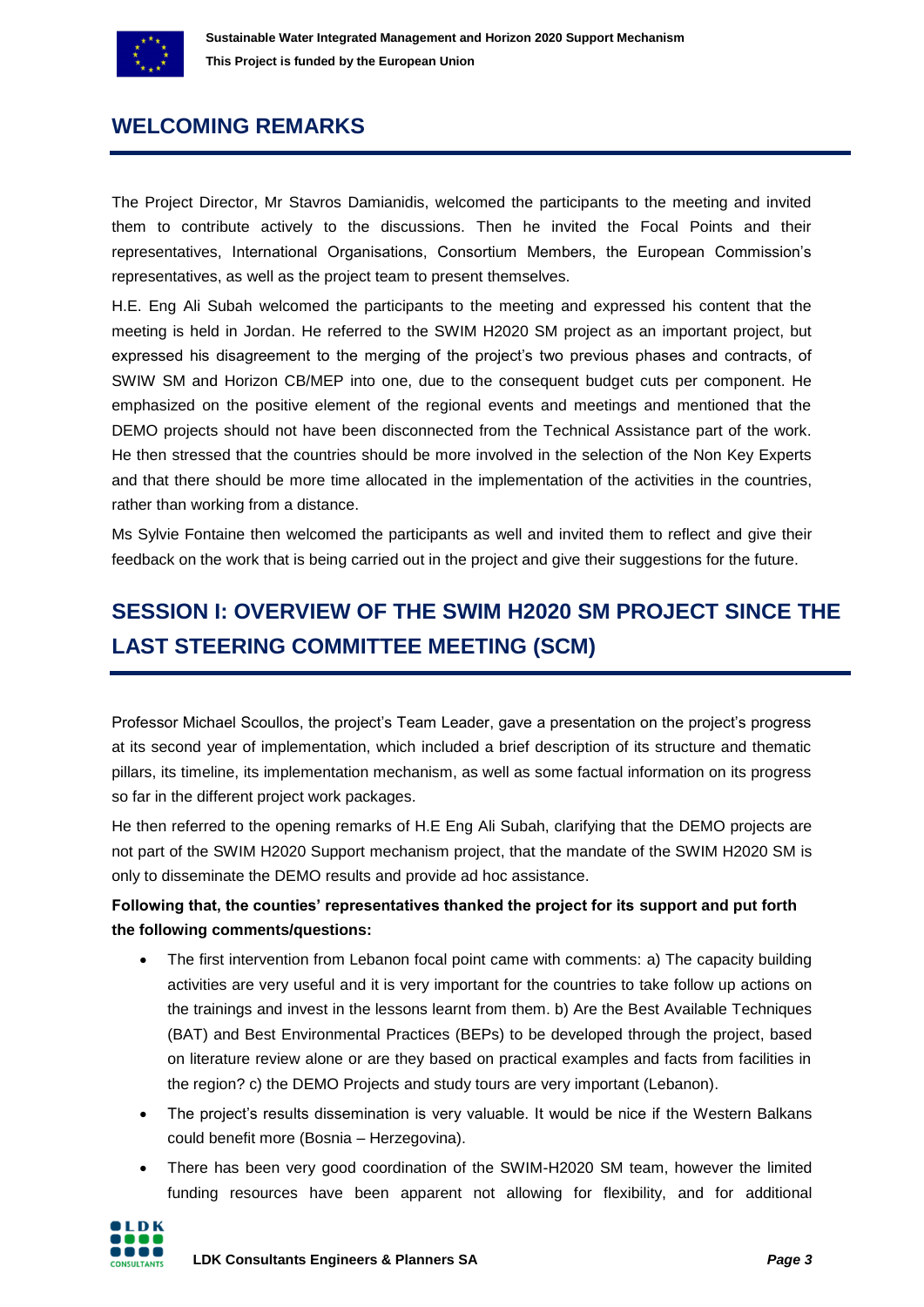

interventions that may enhance the impact. Concerning the regional workshops, the visa procedures are sometimes challenging, especially when there is no consular representation in the country (Tunisia).

- Till now the activities of the SWIM component are not as visible in Lebanon as the H2020 ones (Lebanon).
- The 3 activities under the SWIM Component in Algeria are really important for the country and have good impact, while the fact that the Experts involved show high professionalism is much appreciated (Algeria).
- The project team and experts involved in the project activities are very professional- the expectations and ambitions of the project are high. However, budget resources are limited in comparison with the needs (Morocco).
- The time that the experts spend in the countries is limited and should be increased (Morocco & Algeria). There should also be closer collaboration between the SWIM and the H2020 Focal Points (Morocco).
- The experts' time on site, in the countries, should be increased (Palestine).
- The countries should have a more important role in the selection of experts for the project activities (Palestine).
- Sustainability of the program should be assessed in terms of the designated time frame, and the program design. The project's benefits and importance are significant, as well as the integration of the national activities into regional ones (Egypt).
- The merging of the two previous projects/phases of the project was not straightforward, as they cannot see how the SWIM aspect and the H2020 aspects are related (Egypt).

### **The following responses were given by the SWIM H2020 SM Team Leader and the Project Director:**

- We are all agreed on the need to share knowledge gained during the training activities and this is the role of the "countries teams". It is a matter of resources and planning.
- The work of the BAT/BEP activity is based on literature review, but it is enriched by information and facts collected via interviews with key actors in the region.
- Flexibility is an inherent difficulty of the project since all resources were allocated early in the project, but the sustainability of its activities is a matter of follow-up actions from the countries.
- The project is aware of the problem with visa acquisition for the regional workshops and the team has tried to assist, but it is not always in their hands to solve the problem.
- The merging of SWIM support and H2020 support has been done because based on the same logic (capacity building activities) and linked to interrelated thematics. The fact to put this 2 sets of activities within a same project allow to reduce the coordination costs and thus to have more activities for the same budget.

In reply to the comment raised about the collaboration among the Focal Points, the Stakeholder Engagement Expert, Dr Emad Adly, commented that there is already the project's website, the

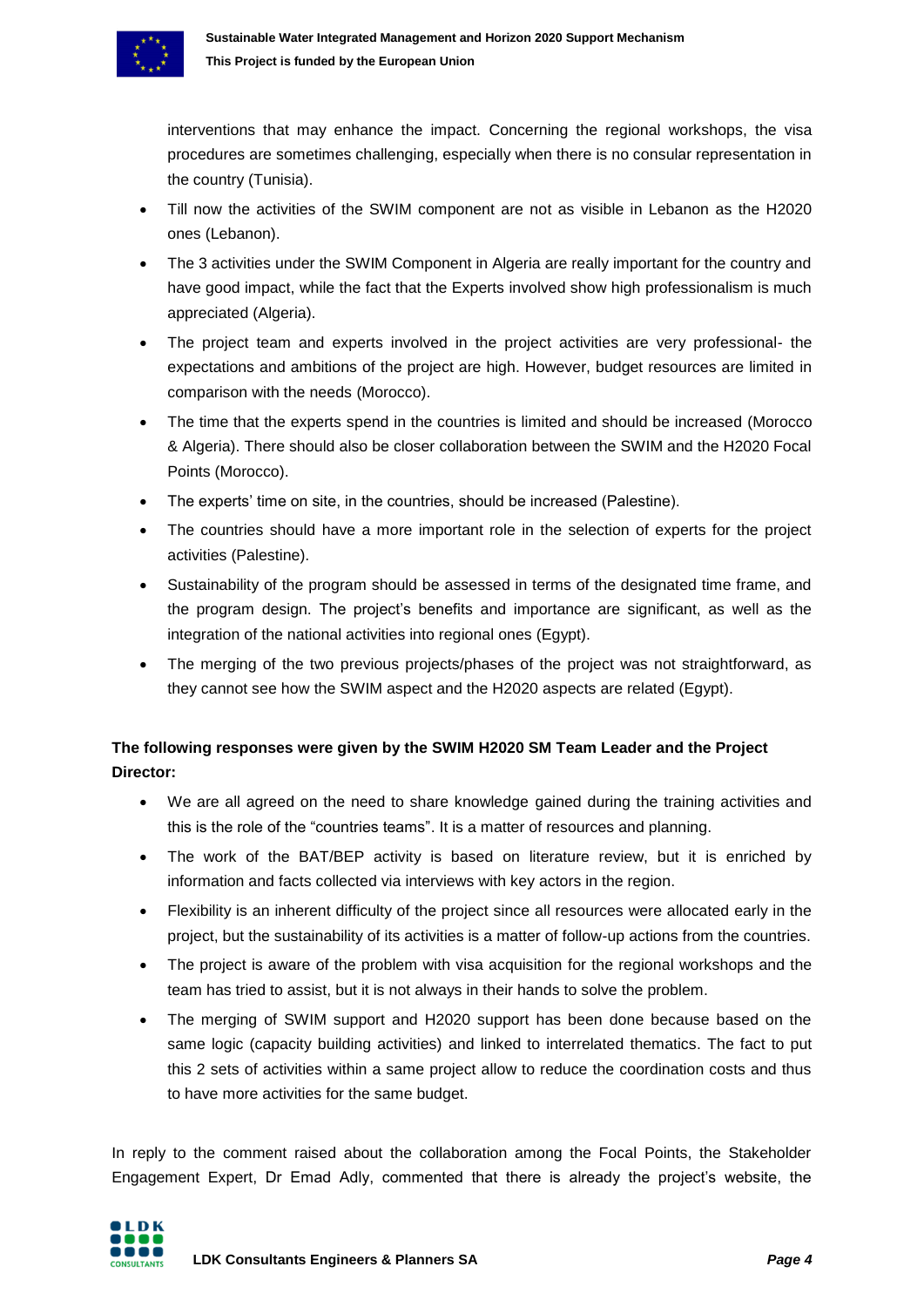

newsletter, news releases and other communication tools that the project is using; a group could be established specifically for the interaction between the H2020 and SWIM Focal Points, but the project's Communication Strategy would need to be enhanced to support this.

There was then an intervention from the UfM Secretariat noting that the regional activities are very important and we need to put the accent on them, especially given that they are much appreciated by the countries as well. Another comment from the UfM Secretariat (Alessandra Sensi) was made to clarify the role of the UfM in the project and to also welcome and acknowledge all the other sources of funding for capacity building other than the European Commission funds.

# <span id="page-4-0"></span>**SESSION II: ENVIRONMENT COMPONENT: REGIONAL AND EXPERT FACILITY ACTIVITIES PROGRESS**

At the opening of Session II, the H2020 Focal Point for Jordan mentioned that one of the obstacles encountered along the course of this project was the Syrian crisis as donors are mainly funding projects to address this situation. The merging of the two previous projects under one umbrella was well justified, as the two components are interrelated, but it also has placed constraints (*which however were not specified further*). He highlighted that the project is achieving a lot and that it needs to continue in the coming years as its work is important and very beneficial for the countries.

The Key Expert on Environment, Mr Anis Ismail, presented in brief the progress of the activities that were advancing in the second year of the programme under the Environment Component. The interrelation of activities between the different work packages was presented, especially between the Expert Facility activities and the Regional activities. It was demonstrated how Expert Facility activities are linked to and provide the basis for the design of Regional Activities (On Site Trainings, Study Tours, Webinars) and vice versa (how Peer-to-Peer activities are launched and conceptualised through Regional On Site Trainings and how Regional activities contribute to the formulation of Expert Facility activities). Then progress was presented per country while special reference to the impact of the activities was provided - where possible at this stage. At the end of each country's presentations the Focal Points (FPs) of each country were invited to complement what was said by the Key Expert and give their feedback on the work so far, as well as expected impacts and their plans for the sustainability of the activities.

#### **The main points raised were:**

**Algeria**: The assistance provided by the programme for the development of an action plan on Marine Litter is very much needed and highly appreciated. On the Education for Sustainable Development (ESD) activity, the results were highly appreciated and as a result the need to further network with the Ministry of Education (EFH-DZ-5: Support for the development of a national management plan for coastal waste and marine litter) became apparent and the next step will be to develop the national Action Plan on ESD.

**Egypt**: There are two pending Project Identity Forms (PIFs) that they will be finalizing soon. They would like to replicate the activities from the Regional activities into the Expert Facility in order to maximize their impact (for example the implementation of the Mediterranean Strategy on Education

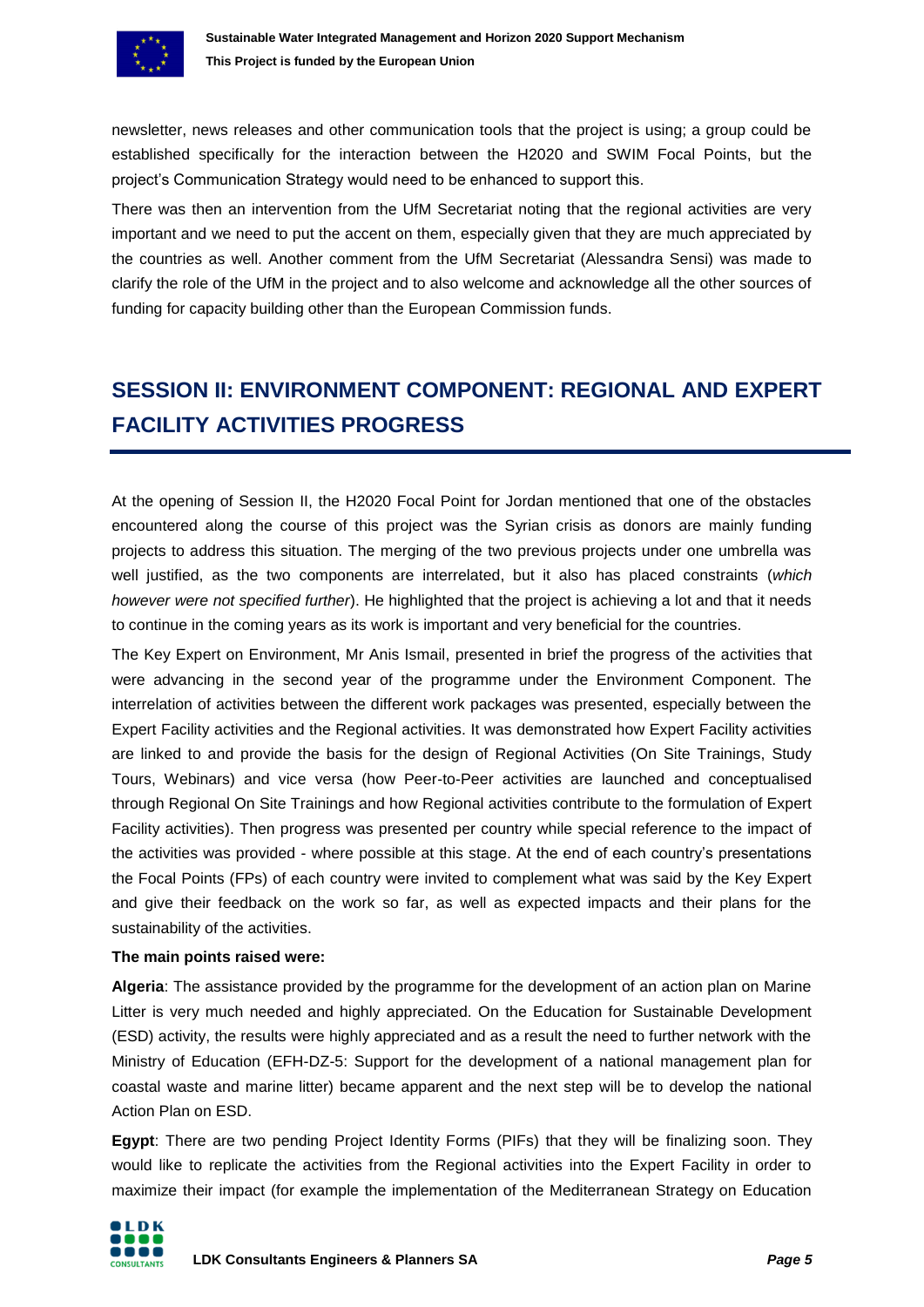

for Sustainable Development at national level). Expectations from the Olive Oil Mills' Peer-to-Peer exchange are quite high.

**Lebanon**: They thanked the programme for the good cooperation. The activity on leachate (EFH-LB-2: Training on available technologies for the treatment of leachate) was very successful and the staff from the Ministry of Environment was very pleased. They are trying to replicate the knowledge from the regional training on Construction & Demolition Waste to better adopt the BATs in the sector. They would like to focus on capacity building activities to enhance the capacities of people in the Ministries.

**Morocco**: The activities under the programme and the support from the experts is much appreciated. They look forward to the launching of the remaining activities under the Expert Facility.

**Palestine**: The project has opened doors for the countries, especially the training on Education for Sustainable Development (ESD) has helped the cooperation/coordination among ministries. They need support from the project for the implementation of the national ESD action plan (EFH-PS-1: "Enhancing environmental awareness including of the media and support for implementing Education for Sustainable Development"). Likewise the upcoming presentation of the gap analysis for hazardous waste management will pave the way for future actions on the subject (EFH-PS-4: "Support for hazardous waste management"). They are interested in participating in the Green Banking and Construction & Demolition Waste regional activities. They will be joining the Olive Oil Mills' Waste Peer to Peer (P2P) activity, for which they will nominate peers very soon.

**Tunisia**: The support of the programme has been very important, with major reforms coming up in the country very soon (*Education for Sustainable Development (ESD) Strategy and Action plan, reform in the Solid Waste Management sector through the promotion of Extended Producer Responsibility (EPR), promotion of waste recycling and valorisation, new legislation to ban plastic bags*). They are interested in also joining the Green Banking Peer-to-Peer exchange coming up, particularly after the regional event in December 2017, as long as it is not just focused on water projects and asked about the possibility to implement additional activities on Green Banking focusing on environment and green jobs.

**UfM**: Working in synergies is very important, like for the case of the Lake Bizerte project, where work was done in synergy with the European Investment Bank (EIB) during the CB/MEP project and continued also in this phase by the SWIM H2020 SM project (activity EFS\_TN\_5: Technical assistance for the sustainability and replication of Lake Bizerte governance process). This is good evidence that the programme is flexible enough in working under different environments.

## <span id="page-5-0"></span>**SESSION III: WATER COMPONENT: REGIONAL AND EXPERT FACILITY ACTIVITIES PROGRESS**

The Key Expert on Water, Ms Suzan Taha, presented the progress of the activities under the Water Component in brief, along the same lines of the previous session. At the end of each country's presentations the Focal Points (FP) or their representatives were invited to comment and give their feedback on the work done so far, as well as expected impacts and suggestions for the sustainability of the activities.

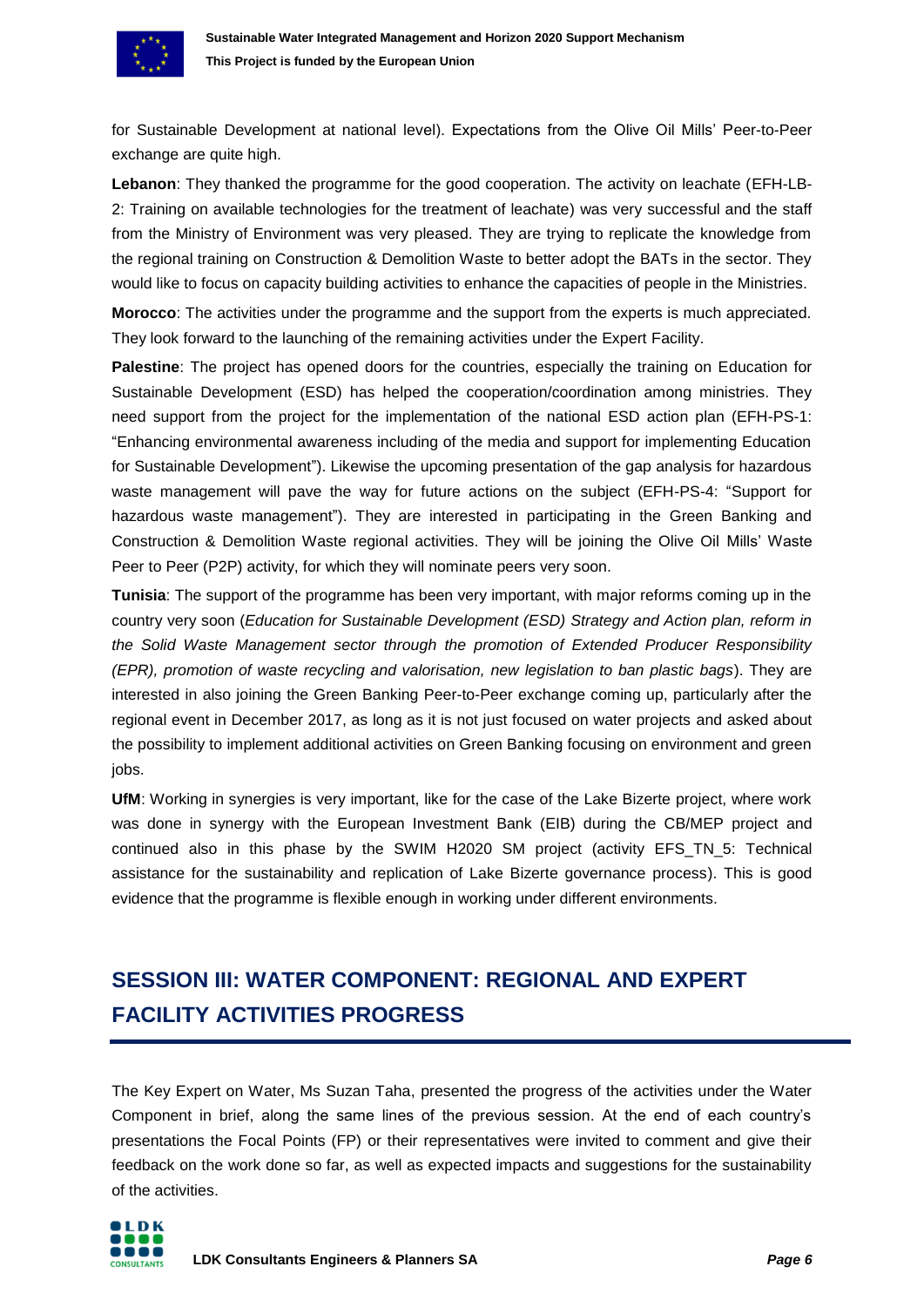

#### **The main comments made are presented below:**

**Algeria**: The activities of the Water component have a big impact in the country and in the Sustainable Development Agenda for 2030 - they thank the programme for its support. The experts involved and the project team implementing the programme has been excellent, but they need extra support in the activities. Especially for the activity on the Communication of the Treated Wastewater Reuse (EFS-DZ-1: "Support the reuse of treated wastewater in agriculture, through sensibilisation, and awareness raising") there is a great need for more time (man-days) on communication issues. On the activity on Non-Revenue Water (EFS-DZ-2: "Identification of Non-Revenue Water (NRW) and intervention for leakage reduction"), the experts have been excellent, they stayed in the country for some time and they had extraordinary impact. On the activity on the Pollution Protection Zones (EFS-DZ-3: "Water Resources Protection against pollution") the assistance received from the project will have a direct benefit for the Ministry.

**Egypt**: About the data required as input for the activity EFS-EG-1+2: "Improved Watershed Management (decentralized level), local governance and capacity building & Drought and Water Scarcity Risk Management", they are very specific, they are not all available, while some of them need to be re-monitored. They will need an expert to collect the data. Peer to Peer nominees will be provided very soon.

**Jordan**: For the activity EFS-JO-1: "Mainstreaming Drought Risk Management", it is going very well. For the activity EFS-JO-2 on the "Socio-Economic Impact Assessment of groundwater overabstraction", they were not involved in the selection of the Non Key Expert. At this point, some additional information is required as input for the finalisation of some tasks of the activity.

*It was suggested to hire a technical expert to work on this part of the work in order to proceed.* 

**Lebanon**: The two activities under the water component are really needed for Lebanon. Lebanon has 17 major rivers, but their strategies and policies were developed without an action plan and monitoring system. The SWIM activity on "Integrated Water Resource Management (IWRM) mainstreaming": EFS-LB-1 will have an impact in this respect. They will be able to plan and apply the IWRM scenarios developed under the relevant SWIM activity and adopt policies and laws. However, the Focal Point will be interested to see how the project can address the need for financing a required set of data required for populating the WEAP model, developed under the EFS-LB-1 activity. About the other activity, namely EFS-LB-2: "Private Sector involvement in water infrastructure with emphasis on wastewater treatment plants", it is very useful to learn how to motivate the private sector so that partnership between public-private sectors is developed, and to get their own know-how on developing Private-Public Partnership contracts (i.e. the public).

**Morocco**: Two missions were added to the activity on the legal texts preparation– one is foreseen for February and the next one for October. On the treated wastewater reuse activity, the training has already been implemented and they are happy with it.

**Palestine**: They are facing a problem with scattered data among the ministries and the team needs to coordinate better with the country. They appreciate the SWIM project's support, but they still need further support, especially in terms of in-house expertise and missions to the country.

**Tunisia**: The country acknowledges the fact that the agreed activities had to be reformed after the change of the former FP and it was also difficult to coordinate between two different authorities to

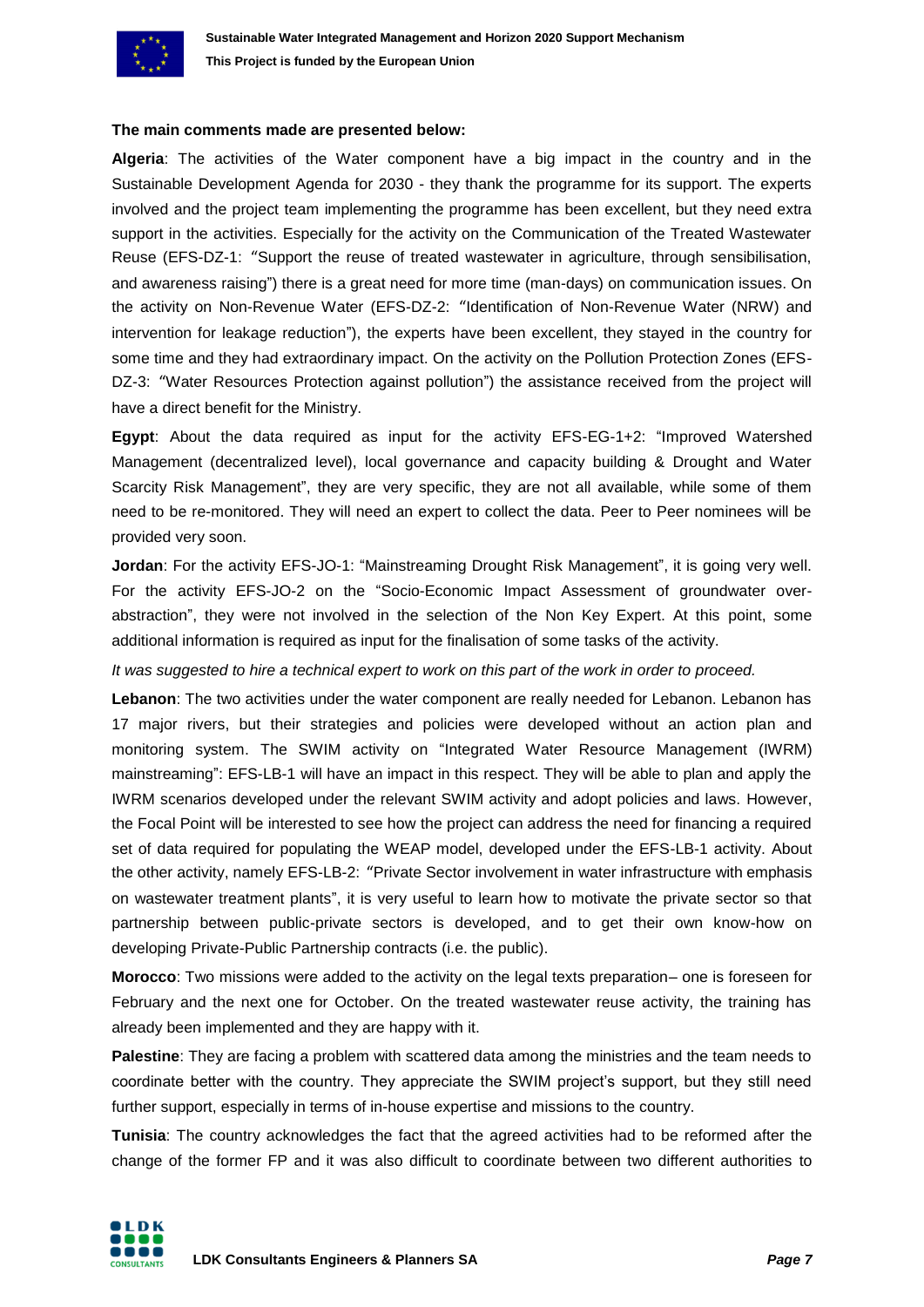

finalise them. However, it was underlined that now that the activities have been revisited, they will advance well with them.

*It was clarified by the Project Coordinator that the requests of countries for more missions and more time for the experts to be on site, is translated to a need for more resources, both in terms of fees and expenses.* 

*The reply that came from DG NEAR was that the project has to stay within its budget. Increasing the man days in one action will mean decreasing the man days in other actions. These requests would have to be addressed case by case in function of their feasibility.*

# <span id="page-7-0"></span>**SESSION IV: STAKEHOLDER ENGAGEMENT AND IMPACT OF THE PROJECT'S CAPACITY BUILDING ACTVITIES**

The Stakeholder Engagement Non Key Expert (NKE), Dr Emad Adly presented the lessons learnt from the stakeholder engagement process so far, some statistics about the stakeholders participating in the project's meetings and the first results of the impact assessment of the project's capacity building activities. He concluded that most of the interviewed participants confirmed that they benefited on the personal level from the trainings material and they were able to share and disseminate the experience gained during the trainings.

#### **Among the comments made by the countries the following were the most noteworthy:**

- Sometimes the people who are suggested to participate in a training or other events are not always those selected by the Focal Points (Algeria, Egypt).
- More time is required by the Focal Points to nominate appropriate participants (Palestine).
- It is often difficult for the FPs to mediate and collect the data needed by the programme (Egypt).

#### **Responding to the comments raised, Dr Emad Adly explained that:**

- All Terms of references and Project identification fiches of the Expert Facility were accepted and agreed with the Focal Points. The Focal Points need to play an active role in the design and in the implementation of the activities; they need to resolve difficulties as, without the required data, the expected studies/results cannot be delivered.
- Focal Points could prepare for nominations in advance as they already know the upcoming events (as part of the workplan and communication means).

There was also an intervention from Ms Tatjana Hema, the UN Environment/MAP Deputy Coordinator, who highlighted that UN Environment/MAP is much in favour of SWIM-H2020 SM work, which they find very useful. She gave some examples of working with SWIM and the H2020 CB/MEP in the past, as perfect examples of synergies between projects, while she also mentioned a few common areas between the projects. She also suggested that it would be good to disseminate the results of the Mediterranean Action Plan (MAP) work on tools and guidelines in the last 3-4 years also via the SWIM-H2020 SM and expressed the wish for the programme to continue.

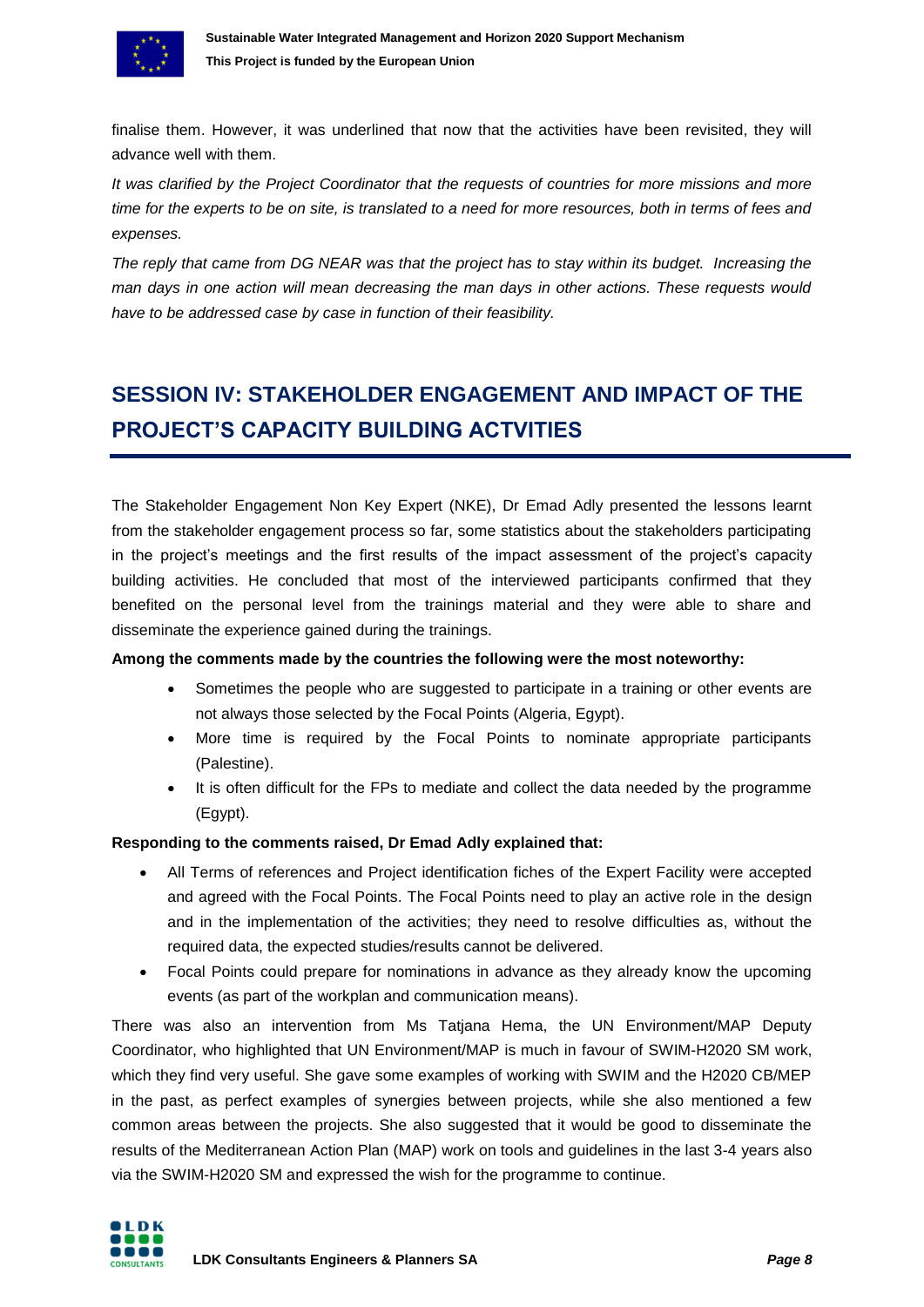

# <span id="page-8-0"></span>**SESSION V: SYNERGIES WITH INSTITUTIONAL PARTNERS – SUPPORTING THE H2020 INITIATIVE'S CB COMPONENT**

Institutional partners of the project gave brief presentations of their work that is linked to the SWIM-H2020 SM work programme, namely Ms Tatjana Hema from UN Environment/MAP, Ms Ghada Ahmadein from the Blue Green MED CS Project, Mr Enrique Villamore from SCP/RAC, Mr Reuter from UNEP DTIE and Ms Alessandra Sensi from the UfM Secretariat.

The presentations clearly demonstrated how the various work programmes of the partners and the projects they are implementing support each other's objectives without overlaps, and how they fill in gaps or address real needs. The project's Team Leader underlined that meetings will be organized this year under SWIM-H2020 SM in each country (annual meetings) as part of the project's work programme, during which, the institutional partners, as well as other donors and agencies, will be invited to present their work and their projects and to showcase to national audiences how the synergies at regional level reach the national level.

## <span id="page-8-1"></span>**SESSION VI: STRENGTHENING THE SCIENCE TO POLICY INTERFACE**

The session commenced by the Team Leader's brief overview of the Science / Policy Interface recommendations developed as part of the project's activity under Work Package 5.1: Strengthening the research to policy /practice interface.

Dr Maggie Kossida, the Science-Policy Interface expert, then presented a product of this Work Package, the Med Research Case Study Outputs Repository, which was developed around the SWIM-H2020 priority topics, to be accessible to the policy community and other interested parties (Activity 5.1.1).

This presentation was followed by that of the DG NEAR's Programme Manager, Ms Sylvie Fontaine, who presented the EU Prima Initiative (Partnership for Research and Innovation in the Mediterranean Area).

## <span id="page-8-2"></span>**SESSION VII: SWIM DEMO PROJECTS**

Two presentations were carried out under this session.

The first one was from Ms Jane Hilal, representative from Applied Research Institute Jerusalem Society (ARIJ), the leading firm implementing the Phase II SWIM DEMO project "Promote wastewater treatment and reuse in the water scarce areas of the Middle East and North Africa". The project was initiated in 2017 and is expected to be finalized in 2019. The presentation was a brief overview of the project's vision, expected achievements, challenges and approach in developing scalable and

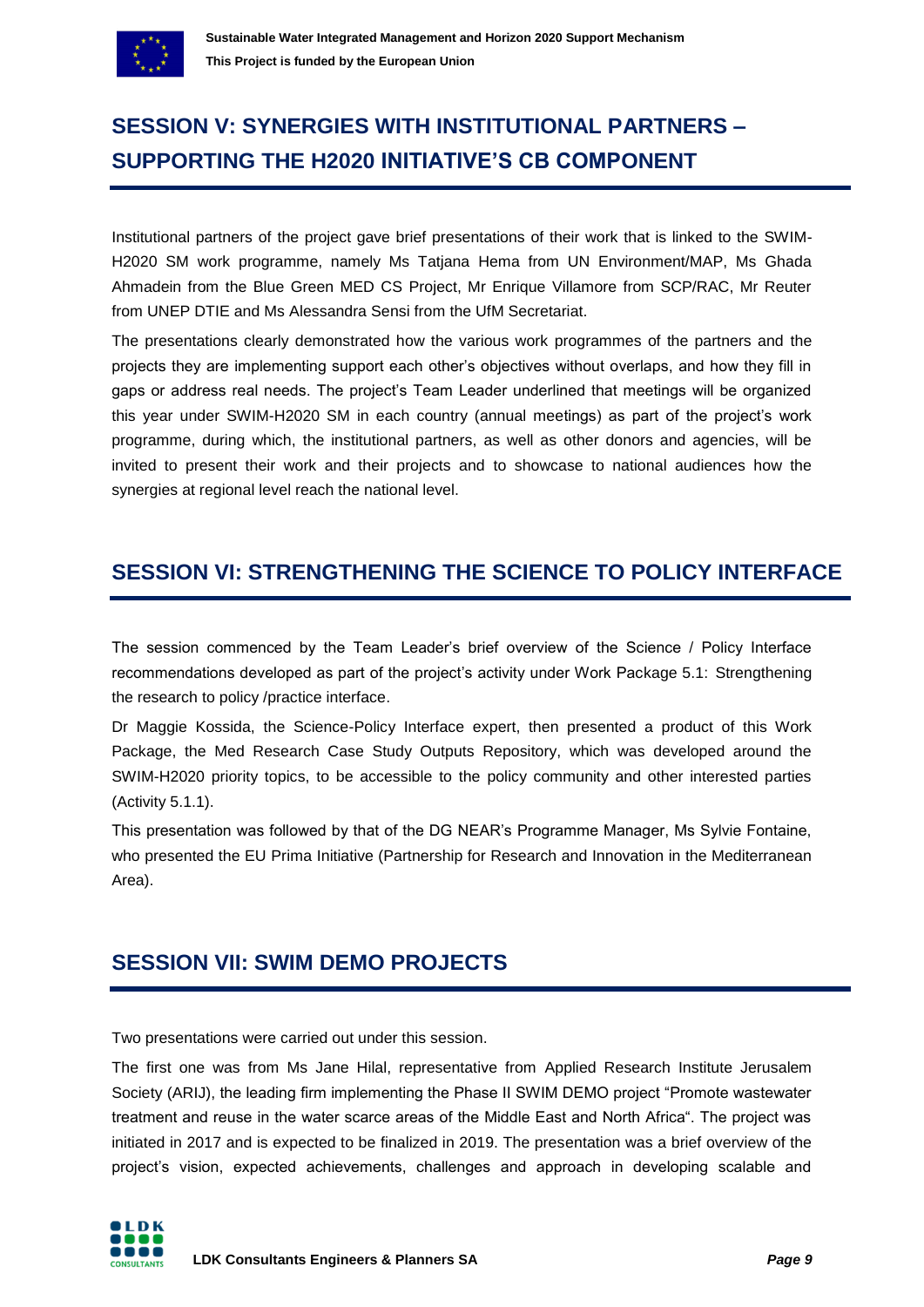

innovative financial instruments and inclusive management plans that can recover the costs of wastewater treatment and reuse at a demonstration site in Wadi Al-Arroub, Palestine.

Mr Jens Goetzenberger from the GIZ then followed with a presentation on the Phase I SWIM DEMO project, "SWIM – Sustain Water MED". The 4-year project was completed in March 2016 focusing on Morocco, Tunisia, Egypt and Jordan. Apart from the overview of the project's structure, its objectives and results, the presentation also included the valuable information of how the project interacted with the SWIM Support Mechanism. This interaction could be summarised as follows: - Attending regional steering committee meetings, - Benefiting from the different capacity building activities provided by the SWIM Support mechanism, -Participation in SWIM SM online platform and electronic news, - Knowledge sharing with other SWIM activities in the region -Updating with actual information of the water sector in the region.

## <span id="page-9-0"></span>**MEETING CONCLUSIONS AND CLOSING REMARKS**

His Excellency Eng Ali Subah thanked the participants for being part of this meeting and expressed the hope to make use of the lessons learnt from the project's course so far.

The Team Leader then summarised that there were overall positive reactions from all countries, as well as comments for improvement such as more expert days needed in the countries and the need of a more active involvement of the Focal Points in the expert selection. There was a high appreciation of the trainings, study visits and peer to peer activities, as well as a reconfirmation that the programme is demand driven and well received.

He highlighted that everybody supported the idea of continuity of the programme over the coming years, avoiding gaps. Everybody also appreciated its value for money, given the volume of the work it is faced with. He then concluded that the meeting is giving a clear positive signal for its continuation with the same stamina and enthusiasm, leaving with the promise that expectations will be fulfilled.

Ms Fontaine highlighted that the most important thing was that the voice of the countries was freely and loudly expressed and heard. She then summarised some of the highlights of this meeting:

- Requests for more Capacity Building activities,
- Need for sustainability to consolidate the project's impacts
- Importance of the project regional approach
- Need of a better complementarity between the Support mechanism and the DEMO projects.
- Need to improve the coordination between the Focal Points in each country and among the countries

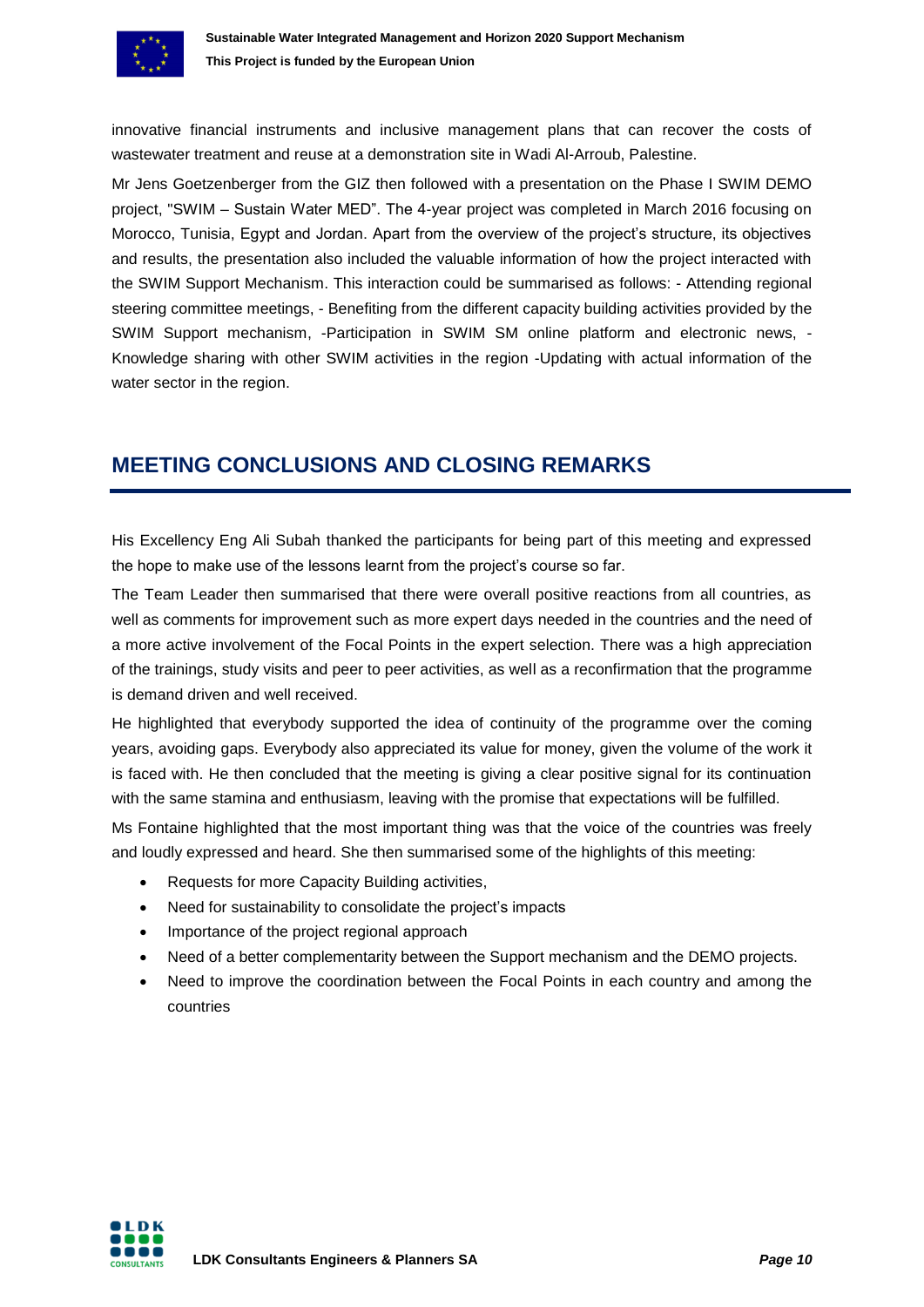

## **ANNEX 1**

## LIST OF PARTICIPATING AND CONTRIBUTING COUNTRIES, INTERGOVERNMENTAL/INTERNATIONAL ORGANISATIONS, EUROPEAN COMMISSION, PROJECT TEAM

<span id="page-10-0"></span>

|                |     | <b>Name</b>                                          | <b>Surname</b>                                                           | <b>Position</b>                                                                            | <b>Organisation/Department</b>                                                   | <b>Country</b> | <b>Email</b>                                 |  |
|----------------|-----|------------------------------------------------------|--------------------------------------------------------------------------|--------------------------------------------------------------------------------------------|----------------------------------------------------------------------------------|----------------|----------------------------------------------|--|
|                |     | <b>National Focal Points/Country representatives</b> |                                                                          |                                                                                            |                                                                                  |                |                                              |  |
|                | Ms. | Fatma-Zohra                                          | ABBAD                                                                    | Directrice General du Conservatoire<br>National des Formations à<br>l'Environnement (CNFE) | Ministère de l'Environnement et des<br><b>Energies Renouvelables</b>             | <b>ALGERIA</b> | abbadfz@yahoo.fr                             |  |
| $\overline{2}$ | Ms. | Hassina                                              | <b>BOUDEDJA</b><br><b>EPOUSE</b><br><b>HAMMOUCHE</b>                     | Sous Directrice De La Cooperation                                                          | Ministère des Ressources en Eau                                                  | <b>ALGERIA</b> | hammouchehassina@yahoo.fr                    |  |
| 3              | Mr. | Igor                                                 | <b>JEVTIC</b>                                                            | Senior Official - Environmental Protection<br>Department                                   | Ministry of Foreign Trade and<br>Economic Relations of Bosnia and<br>Herzegovina | B&H            | lgor.Jevtic@mvteo.gov.ba                     |  |
| 4              | Mr. | Essam                                                | <b>HANNOUT</b>                                                           | International Relations Officer                                                            | Egyptian Environmental Affairs<br>Agency                                         | <b>EGYPT</b>   | hannout.2020@gmail.com                       |  |
| 5              | Ms. | Dina                                                 | <b>MAMDOUH</b><br><b>MOHAMED EL</b><br><b>DEMERDASH</b><br><b>HASSAN</b> | Senior Engineer                                                                            | Ministry of Water Resources and<br>Irrigation                                    | <b>EGYPT</b>   | dinamamdouh@hotmail.com                      |  |
| 6              | Mr. | Moamed<br>Mohamed<br>Said Aly                        | <b>ELSHARKAWY</b>                                                        | General Director-Planning Sector                                                           | Ministry of Water and Irrigation                                                 | <b>EGYPT</b>   | m sharkawi@mwri.gov.eg                       |  |
| $\overline{7}$ | Mr. | Ahmad                                                | <b>QUATARNEH</b>                                                         | Secretary General                                                                          | Ministry of Environment                                                          | <b>JORDAN</b>  | aqatarneh@yahoo.com                          |  |
| 8              | Mr. | Mohamad                                              | AFANA                                                                    | Director of Policy and International<br>Cooperation                                        | Ministry of Environment                                                          | <b>JORDAN</b>  | m_afaneh@moenv.gov.jo,<br>afaneh79@yahoo.com |  |
| 9              | Mr. | Mohd                                                 | <b>ALDWAIR</b>                                                           | Head of Investment Plan Department                                                         | Ministry of Water and Irrigation                                                 | <b>JORDAN</b>  | Mohammad aldwairi@mwi.gov.jo                 |  |
| 10             | Mr. | Ali                                                  | <b>SUBAH</b>                                                             | <b>Secretary General</b>                                                                   | Ministry of Water and Irrigation                                                 | <b>JORDAN</b>  | Ali_Subah@mwi.gov.jo                         |  |

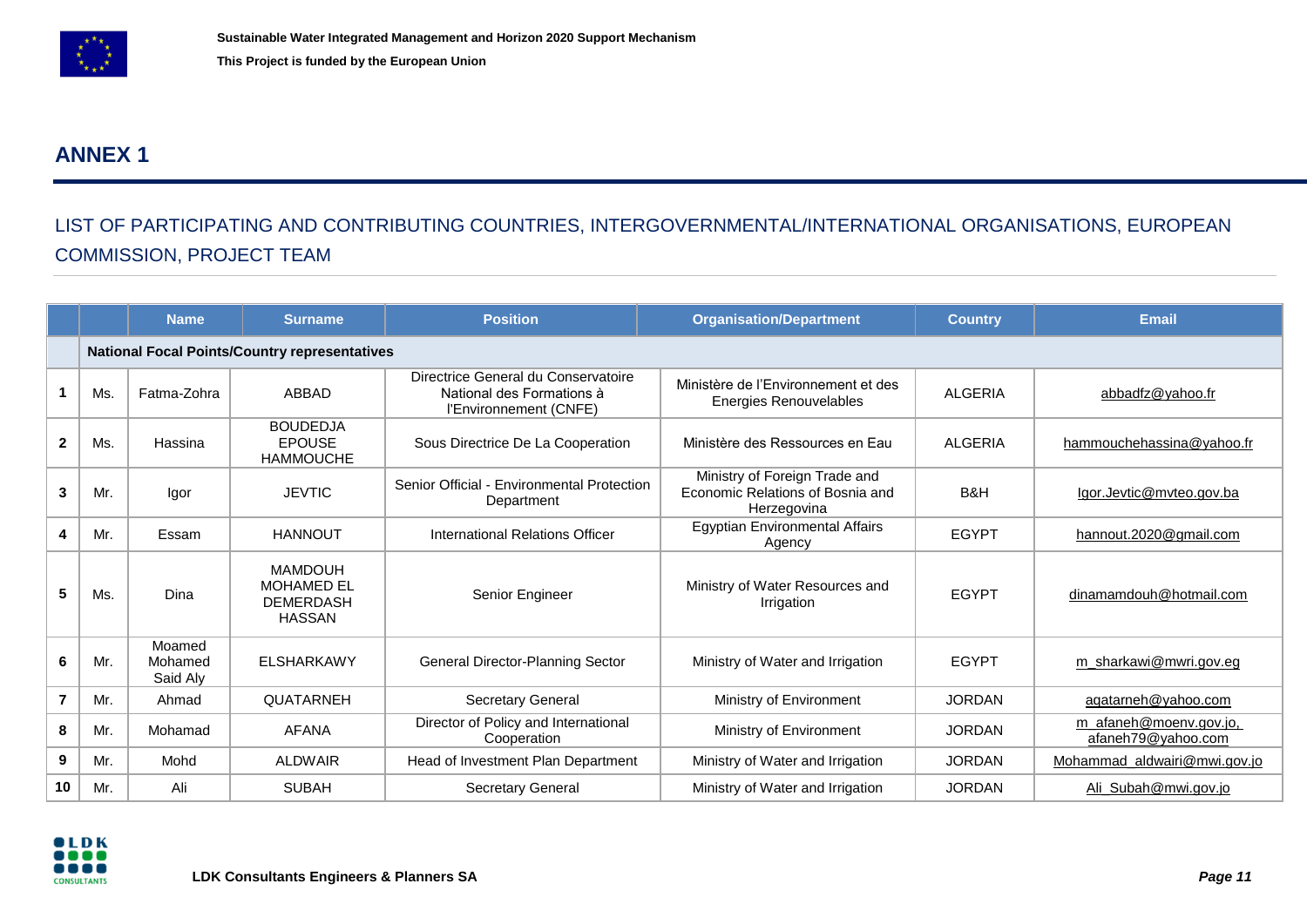

#### **This Project is funded by the European Union**

|    |                                          | <b>Name</b>          | <b>Surname</b>       | <b>Position</b>                                                                                                         | <b>Organisation/Department</b>                                               | <b>Country</b>    | <b>Email</b>                                           |  |
|----|------------------------------------------|----------------------|----------------------|-------------------------------------------------------------------------------------------------------------------------|------------------------------------------------------------------------------|-------------------|--------------------------------------------------------|--|
| 11 | Ms.                                      | Olfat                | <b>HAMDAN</b>        | Head of Department-Urban<br><b>Environmental Protection</b>                                                             | Ministry of Environnent                                                      | <b>LEBANON</b>    | o.hamdan@moe.gov.lb                                    |  |
| 12 | Ms.                                      | Mona                 | <b>FAKIH</b>         | Director of Water, General Directorate of<br><b>Hydraulic and Electric Resources</b>                                    | Ministry of Energy and Water                                                 | <b>LEBANON</b>    | monafakih@hotmail.com                                  |  |
| 13 | Ms.                                      | Ivana                | <b>STOJANOVIC</b>    | Adviser in the Department for<br>Mediterranean Affairs - Directorate for<br>Mediterranean Affairs and Climate<br>Change | Ministry of Sustainable Development<br>and Tourism                           | <b>MONTENEGRO</b> | ivana.stojanovic@mrt.gov.me                            |  |
| 14 | Ms.                                      | Wafae                | EL-HARRAKI           | Engineer at the Division of Water<br>Planning and Management                                                            | Secretary in Charge of Water                                                 | <b>MOROCCO</b>    | elharraki@water.gov.ma                                 |  |
| 15 | Mr.                                      | Ahmad                | <b>ABUTHAHER</b>     | Director General for Projects and<br><b>International Relations</b>                                                     | <b>Environment Quality Authority</b>                                         | <b>PALESTINE</b>  | ahmadabuthaher@yahoo.com                               |  |
| 16 | Ms.                                      | Majeda               | <b>ALAWNA</b>        | Water Quality Manager Wash<br>Coordinator                                                                               | Palestinian Water Authority                                                  | <b>PALESTINE</b>  | malawneh@msn.com                                       |  |
| 17 | Mr.                                      | Karim                | <b>SAHNOUN</b>       | <b>Directeur</b>                                                                                                        | Ministère des Affaires Locales et de<br>l'Environnement                      | <b>TUNISIA</b>    | karim.sahnoun@mineat.gov.tn,<br>sahkarim2091@gmail.com |  |
| 18 | Mr.                                      | Abderrahman          | <b>OUASLI</b>        | Directeur, Bureau de Planification et des<br>Equilibres Hydrauliques                                                    | Ministère de l'Agriculture, des<br>Ressources Hydrauliques et de la<br>Pêche | <b>TUNISIA</b>    | waslyab@yahoo.fr                                       |  |
|    | <b>Institutional partners/ Observers</b> |                      |                      |                                                                                                                         |                                                                              |                   |                                                        |  |
| 19 | Ms.                                      | Cécile               | RODDIER-<br>QUEFELEC | Project Coordinator ENI SEIS Support                                                                                    | European Environment Agency (EEA)                                            | <b>DENMARK</b>    | Cecile.Roddier-<br>Quefelec@eea.europa.eu              |  |
| 20 | Ms.                                      | Ghada                | <b>AHMADEIN</b>      | Consultant                                                                                                              | <b>BlueGreen Med CS</b>                                                      | <b>EGYPT</b>      | ghada_ahmadein@yahoo.com                               |  |
| 21 | Mr.                                      | Ashraf<br>Noureldine | <b>SHALABY</b>       | Regional Coordinator for Climate Change<br>& Meteorology                                                                | League of Arab States                                                        | <b>EGYPT</b>      | ashrafnour03@hotmail.com,<br>europe.dept@las.int       |  |

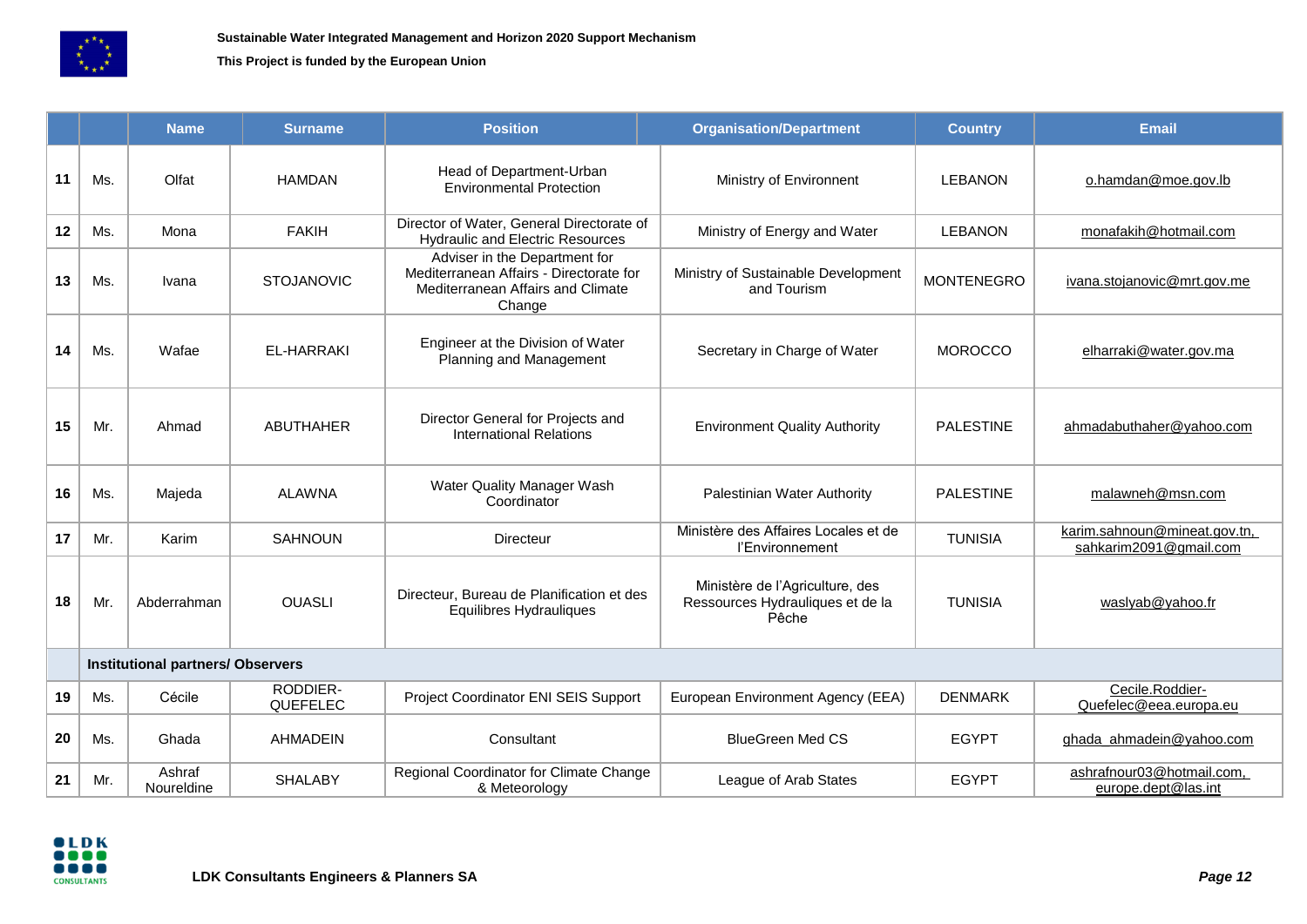

**This Project is funded by the European Union**

|                 |                                  | <b>Name</b>      | <b>Surname</b>                  | <b>Position</b>                                             | <b>Organisation/Department</b>                                           | <b>Country</b>   | <b>Email</b>                                 |
|-----------------|----------------------------------|------------------|---------------------------------|-------------------------------------------------------------|--------------------------------------------------------------------------|------------------|----------------------------------------------|
| 22              | Ms.                              | Alessandra       | <b>POME</b>                     | <b>Associated Expert</b>                                    | SCP/RAC                                                                  | <b>FRANCE</b>    | alessandra.pome@gmail.com                    |
| 23              | Mr.                              | <b>ERIC</b>      | <b>MINO</b>                     | <b>DIRECTOR</b>                                             | SEMIDE/EMWIS                                                             | <b>FRANCE</b>    | e.mino@semide.org                            |
| 24              | Mr.                              | Erol             | CAVUS                           | Programe Officer                                            | <b>UN Environment/MAP</b>                                                | <b>GREECE</b>    | erol.cavus@un.org                            |
| 25              | Mr.                              | <b>VANGELIS</b>  | <b>CONSTANTIANOS</b>            | <b>Executive Secretary</b>                                  | Global Water Partnership -<br>Mediterranean (GWP-Med)                    | <b>GREECE</b>    | vangelis@gwpmed.org                          |
| 26              | Ms.                              | Virginie         | <b>HART</b>                     |                                                             | <b>UfM Consultant</b>                                                    | <b>GREECE</b>    | virginie.hart@gmail.com                      |
| 27              | Ms.                              | Tatjana          | <b>HEMA</b>                     | Deputy Coordinator                                          | <b>UN Environment/MAP</b>                                                | <b>GREECE</b>    | tatjana.hema@unep.org                        |
| 28              | Mr.                              | Arthur           | PASQUALE                        | Senior Officer                                              | ISPRA/INFO-RAC                                                           | <b>ITALY</b>     | arthur.pasquale@isprambiente.it              |
| 29              | Mr.                              | Jens             | <b>GOTZENBERGER</b>             | <b>Technical advisor</b>                                    | Deutsche Gesellschaft für<br>Internationale Zusammenarbeit (GIZ)<br>GmbH | <b>JORDAN</b>    | jens.goetzenberger@giz.de                    |
| 30              | Mr.                              | Mokhtar          | <b>BZIOUI</b>                   | <b>Hydraulic Expert</b>                                     | IME - Institut Méditerranéen de l'Eau                                    | <b>MOROCCO</b>   | bziouimo@yahoo.fr                            |
| 31              | Mrs.                             | Jjane            | <b>HILAL</b>                    | Head of Water and Environment<br><b>Research Department</b> | The Applied Research Institute -<br>Jerusalem Society (ARIJ)             | <b>PALESTINE</b> | jane@arij.org                                |
| 32              | Mr.                              | Almotaz          | <b>ABADI</b>                    | <b>Managing Director</b>                                    | <b>UfM Secretariat</b>                                                   | <b>SPAIN</b>     | almotaz.abadi@ufmsecretariat.org             |
| $\overline{33}$ | Mr.                              | Enrique          | DE VILLAMORE                    | Director                                                    | SCP/RAC                                                                  | <b>SPAIN</b>     | evillamore@scprac.org                        |
| 34              | Mr.                              | Miguel<br>Garcia | <b>HERRAIZ</b>                  | <b>Deputy Secretary General</b>                             | <b>UfM Secretariat</b>                                                   | <b>SPAIN</b>     | Miguel.Garcia-<br>Herraiz@ufmsecretariat.org |
| 35              | Ms.                              | Marta            | JUNQUERA-<br><b>TORDESILLAS</b> | SWIM H2020 SM Project Manager                               | SCP/RAC                                                                  | <b>SPAIN</b>     | mjunquera@scprac.org                         |
| 36              | Ms.                              | Alessandra       | <b>SENSI</b>                    | Senior Programme Manager                                    | <b>UfM Secretariat</b>                                                   | <b>SPAIN</b>     | alessandra.sensi@ufmsecretariat.org          |
| $\overline{37}$ | Ms.                              | Sabah            | <b>NAIT</b>                     |                                                             | <b>UMWELTBUNDESAMT</b>                                                   |                  | Sabah.Nait@umweltbundesamt.at                |
| 38              | Mr.                              | Luc              | <b>REUTER</b>                   |                                                             | <b>UNEP DTIE</b>                                                         |                  | luc.reuter@un.org                            |
|                 | <b>European Commission</b>       |                  |                                 |                                                             |                                                                          |                  |                                              |
| 39              | Ms.                              | Sylvie           | <b>FONTAINE</b>                 | <b>DG NEAR</b>                                              | European Commission                                                      | <b>BELGIUM</b>   | Sylvie.FONTAINE@ec.europa.eu                 |
| 40              | Ms.                              | Marta Moren      | ABAT                            | <b>DG Environment</b>                                       | European Commission                                                      |                  | Marta.MOREN-ABAT@ec.europa.eu                |
|                 | <b>Project Experts and Staff</b> |                  |                                 |                                                             |                                                                          |                  |                                              |
| 41              | Mr.                              | Emad             | <b>ADLY</b>                     | Stakeholder Engagement Expert                               | SWIM-H2020 SM/RAED                                                       | <b>EGYPT</b>     | emadadly.h2020@gmail.com                     |
| 42              | Prof.                            | Michael          | <b>SCOULLOS</b>                 | <b>Team Leader</b>                                          | <b>SWIM-H2020 SM</b>                                                     | <b>GREECE</b>    | scoullos@swim-h2020.eu                       |

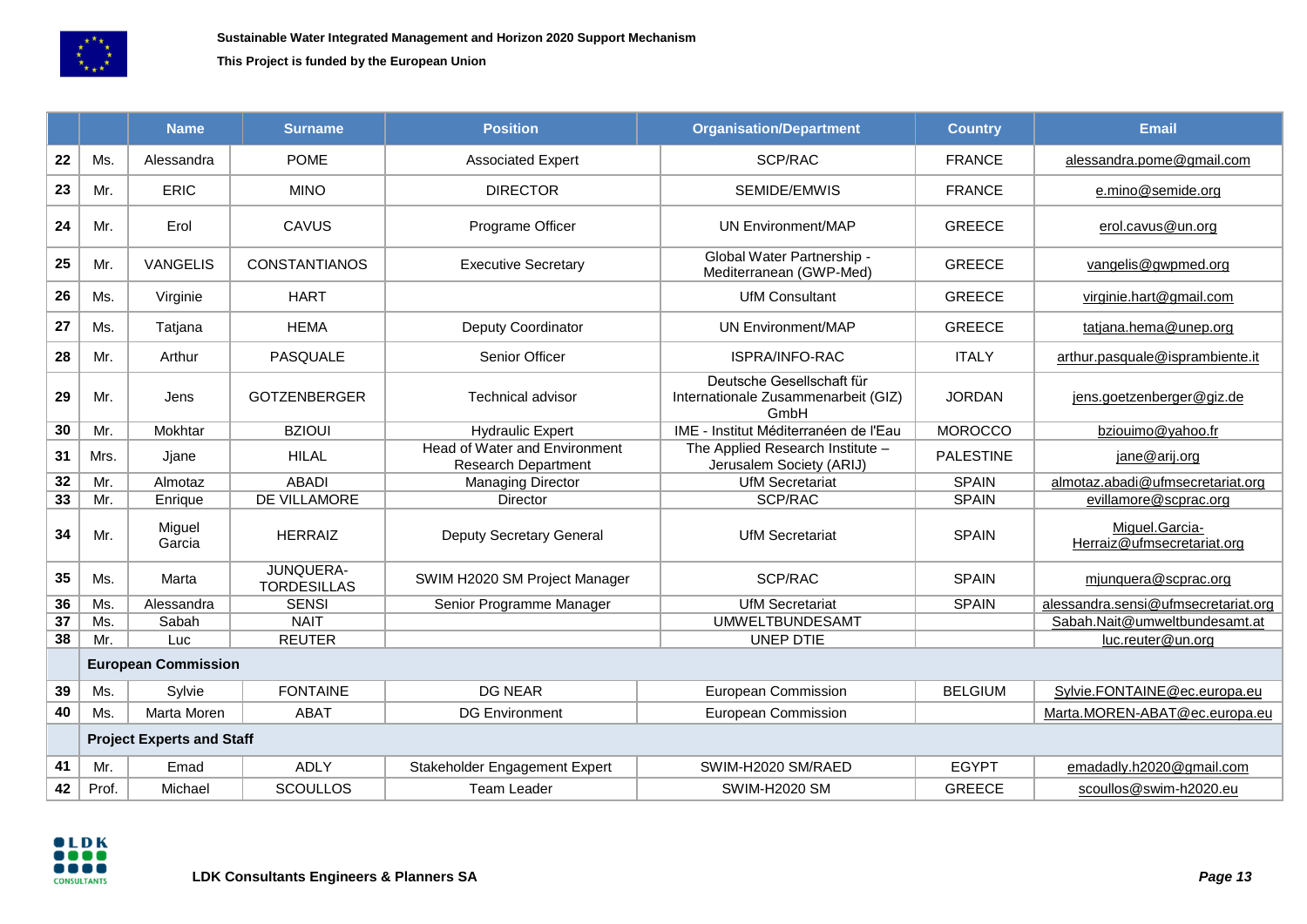

**This Project is funded by the European Union**

|    |     | <b>Name</b> | <b>Surname</b>     | <b>Position</b>                      | <b>Organisation/Department</b> | <b>Country</b> | <b>Email</b>           |
|----|-----|-------------|--------------------|--------------------------------------|--------------------------------|----------------|------------------------|
| 43 | Ms. | Anastasia   | <b>RONIOTES</b>    | <b>Project Expert</b>                | SWIM-H2020 SM / MIO-ECSDE      | <b>GREECE</b>  | roniotes@mio-ecsde.org |
| 44 | Mr. | Stavros     | <b>DAMIANIDIS</b>  | <b>Project Director</b>              | SWIM-H2020 SM / LDK            | <b>GREECE</b>  | stavros@ldk.gr         |
| 45 | Mr. | Anis        | <b>ISMAIL</b>      | <b>Environment Expert</b>            | <b>SWIM-H2020 SM</b>           | <b>TUNISIA</b> | a.ismail@swim-h2020.eu |
| 46 | Ms. | Suzan       | <b>TAHA</b>        | Key Water Expert                     | <b>SWIM-H2020 SM</b>           | <b>JORDAN</b>  | taha@swim-h2020.eu     |
| 47 | Ms. | Evie        | <b>LITOU</b>       | <b>Project Coordinator</b>           | SWIM-H2020 SM / LDK            | <b>GREECE</b>  | eli@ldk.gr             |
| 48 | Ms. | Maggie      | <b>KOSSIDA</b>     | Water Science-Policy interfacing NKE | SWIM-H2020 SM / LDK            | <b>GREECE</b>  | maggie@ldk.gr          |
| 49 | Ms. | Eirini      | <b>SAKELLARAKI</b> | Event Coordinator                    | SWIM-H2020 SM / LDK            | <b>GREECE</b>  | irini@ldk.gr           |
| 50 | Ms. | Danae       | <b>ARAPIS</b>      | Event Organiser                      | SWIM-H2020 SM / LDK            | <b>GREECE</b>  | dar@ldk.gr             |

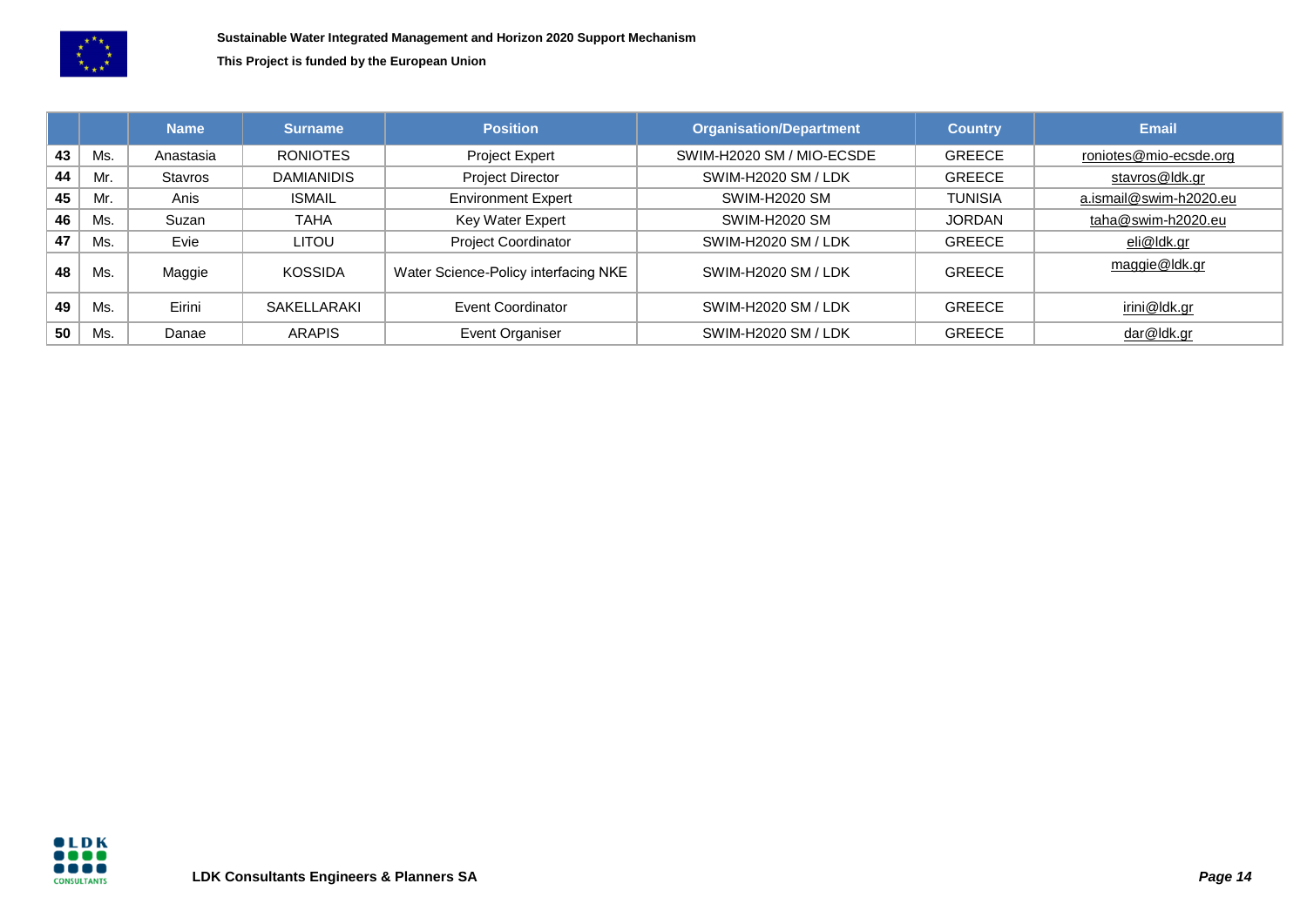

## <span id="page-14-0"></span>**ANNEX 2**

AGENDA

### **SWIM and Horizon 2020 Support Mechanism Steering Committee Meeting 31 January 2018**

### **Jordan Valley Marriott Dead Sea Resort & Spa Dead Sea, Jordan**

### **AGENDA**

*Facilitation will be provided by DG NEAR and the Project's Team Leader Rapporteurs: SWIM-H2020 SM Team*

## **08:30 Registration**

### **09:00-09:30 Welcoming remarks**

- Opening Remarks (15 min) *DG NEAR, European Commission DG ENV, European Commission Mr Stavros Damianidis, Project Director, SWIM H2020 SM His Excellency Eng Ali Subah, Ministry of Water and Irrigation, Jordan His Excellency Eng Ahmad Al-Qatarneh, Ministry of Environment, Jordan*

- Tour de table (15 min)

#### **09:30-10:30 Session I: Overview of the SWIM-H2020 SM Project since the last SCM (60')**

- 09:30-10:00 Project progress at its second year of implementation (30 min) *Presentation: Professor Michael Scoullos - Team Leader, SWIM - H2020 SM*
- 10:00- 10.30 Facilitated Discussion (30 min)
- *10:30 – 11.00 Coffee Break*
- **11:00 – 12:00 Session II: Environment Component: Regional and Expert Facility Activities Progress (1h)**